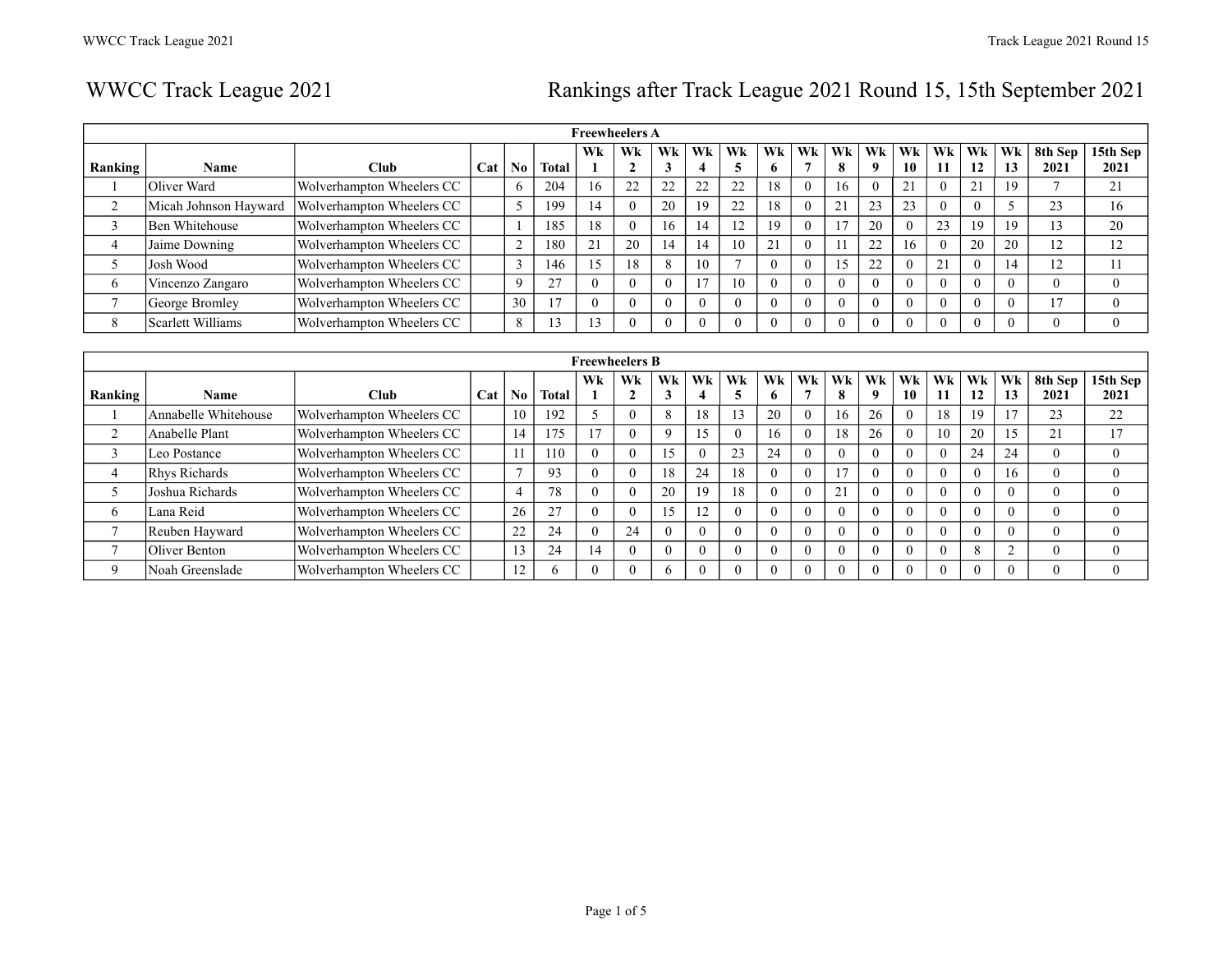|                          |                        |                           |     |           |       | <b>Freewheelers C</b> |          |          |                    |          |          |    |          |          |          |          |          |          |                 |                  |
|--------------------------|------------------------|---------------------------|-----|-----------|-------|-----------------------|----------|----------|--------------------|----------|----------|----|----------|----------|----------|----------|----------|----------|-----------------|------------------|
| Ranking                  | <b>Name</b>            | <b>Club</b>               | Cat | $\bf N_0$ | Total | Wk                    | Wk<br>C  | Wk<br>3  | Wk                 | Wk       | Wk<br>o. | Wk | Wk<br>8  | Wk       | Wk<br>10 | Wk<br>11 | Wk<br>12 | Wk<br>13 | 8th Sep<br>2021 | 15th Sep<br>2021 |
|                          | Madison Bate           | Wolverhampton Wheelers CC |     | 18        | 166   |                       | 17       | 10       | 14                 |          | 20       |    | 20       | 23       | 7        | 8        |          | 10       | 16              | 10               |
| $\overline{c}$           | <b>Ben Postance</b>    | Wolverhampton Wheelers CC |     | 16        | 143   |                       | $\Omega$ | 20       | 22                 | 20       | 24       |    | $\theta$ | $\Omega$ | 0        | $\theta$ |          | 22       | $\theta$        | 20               |
| $\sim$<br>$\mathfrak{I}$ | Victor Huruban         | Wolverhampton Wheelers CC |     | 24        | 119   |                       | $\Omega$ | 18       | $\theta$           | 22       | $\left($ |    | 21       |          | 14       | 14       | 8        | $\Omega$ | $\theta$        | 22               |
| 4                        | <b>Thomas Downing</b>  | Wolverhampton Wheelers CC |     | 23        | 113   |                       | 20       | $\theta$ | 12                 | $\theta$ | $\theta$ |    | 19       | $\Omega$ |          | $\theta$ | 8        | 8        | 16              | 19               |
| 5                        | Niall Reid             | Wolverhampton Wheelers CC |     | 25        | 44    |                       | $\Omega$ | 22       | 22                 | $\theta$ | $\left($ |    | $\theta$ | $\Omega$ | $^{(1)}$ | $\Omega$ | -0       | $\Omega$ | $\theta$        | $\mathbf{0}$     |
| 6                        | Niamh Greenslade       | Wolverhampton Wheelers CC |     | 19        | 28    | 8                     | $\Omega$ | 10       | 10                 | $\theta$ | $\theta$ |    | $\theta$ | $\Omega$ | 0.       | $\theta$ | 0        | $\Omega$ | $\theta$        | $\mathbf{0}$     |
| n,                       | George Brereton        | Wolverhampton Wheelers CC |     | 17        | 20    | 20                    | $\Omega$ | $\Omega$ | $\theta$           | 0        | $\Omega$ |    | $\Omega$ | $\Omega$ | 0        | $\theta$ | 0        | $\Omega$ |                 | $\theta$         |
| 8                        | Sienna Williams        | Wolverhampton Wheelers CC |     | 20        | 15    |                       | $\Omega$ | $\theta$ | $\left( 0 \right)$ | $\theta$ | $\theta$ |    | $\theta$ | $\theta$ | 0        | $\theta$ | -0       | $\Omega$ | $\mathbf{0}$    | 8                |
| 9                        | Leo Marques            | Wolverhampton Wheelers CC |     | 21        | 12    |                       | $\Omega$ | $\Omega$ | $\Omega$           | 12       | $\Omega$ |    | $\Omega$ | $\Omega$ | 0        | $\theta$ | $\Omega$ | $\Omega$ | $\Omega$        | $\theta$         |
| 10                       | Samuel Rixon-Plant     | Wolverhampton Wheelers CC |     | 29        | 9     |                       | $\Omega$ | $\Omega$ | 0                  | $\Omega$ | $\Omega$ |    | $\Omega$ | $\Omega$ | 0        | $\Omega$ | $\Omega$ | 4        | $\theta$        | 5                |
| 11                       | Archie Benton          | Wolverhampton Wheelers CC |     | 15        |       |                       | $\Omega$ | $\Omega$ | $\theta$           | $\Omega$ | $\theta$ |    | $\theta$ | $\Omega$ | 0        | $\theta$ | 0        | $\Omega$ | $\theta$        | $\overline{0}$   |
| 12                       | Ethan Muir             | Wolverhampton Wheelers CC |     | 27        | G     |                       | $\Omega$ | $\Omega$ | $\Omega$           | 0        | $\Omega$ |    | $\theta$ | $\Omega$ | 10       | 15       |          | 13       | 19              | 16               |
| 12                       | Junior Matthias-Bailey | Wolverhampton Wheelers CC |     | 28        | СŤ    |                       |          |          |                    |          |          |    | $\theta$ |          | 23       | 19       |          | 25       | 21              | 17               |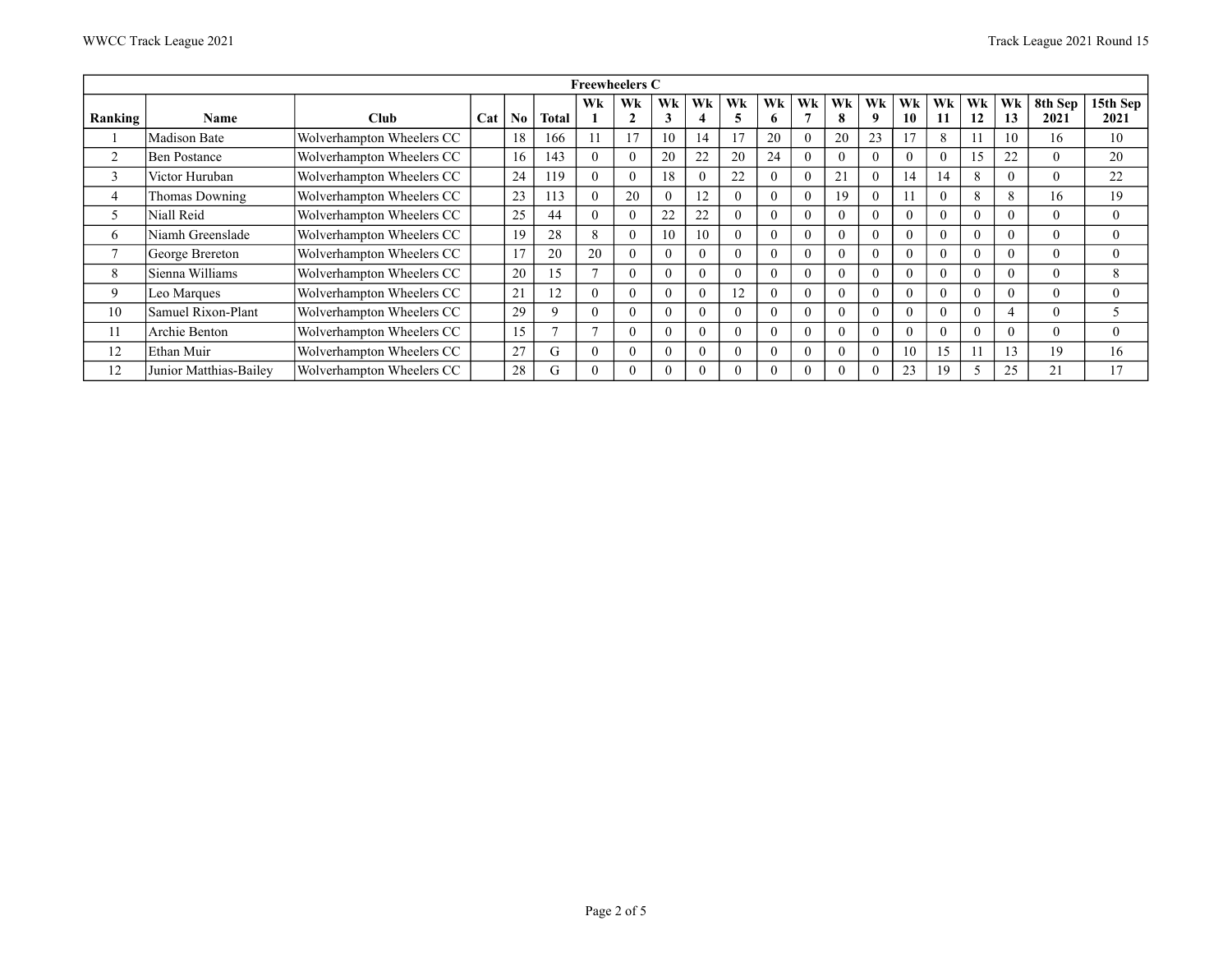|                |                       |                           |     |                |              |                 | A League             |          |          |                |          |          |          |          |          |          |            |          |                 |                  |
|----------------|-----------------------|---------------------------|-----|----------------|--------------|-----------------|----------------------|----------|----------|----------------|----------|----------|----------|----------|----------|----------|------------|----------|-----------------|------------------|
| Ranking        | Name                  | <b>Club</b>               | Cat | $\bf No$       | <b>Total</b> | Wk              | Wk<br>$\overline{2}$ | Wk<br>3  | Wk<br>4  | Wk             | Wk<br>6  | Wk       | Wk<br>8  | Wk<br>9  | Wk<br>10 | Wk<br>11 | Wk<br>12   | Wk<br>13 | 8th Sep<br>2021 | 15th Sep<br>2021 |
|                | Thomas White          | Cero - Cycle Division RT  | A   |                | 296          | 33              | 32                   | 23       | $\Omega$ | 29             | 32       | $\Omega$ | 27       | $\Omega$ | 28       | $\theta$ | 33         | 29       | 30              | 23               |
| 2              | Mark McCann           | BC Velo                   | V   | $\overline{4}$ | 252          | 18              | $\theta$             | 27       | 28       | 22             | $\theta$ | $\Omega$ | 18       | $\theta$ | 25       | 35       | 29         | $\Omega$ | 22              | 28               |
| 3              | Craig Whittle         | Fred's Race Team          | V   |                | 168          | 9               | 26                   | $\Omega$ | 19       |                | 14       | $\Omega$ | 4        | $\theta$ | 16       | 18       | $\sqrt{ }$ | 26       | 13              | 23               |
| 4              | <b>Stewart Phipps</b> | Redditch $R & P CC$       | V   | 12             | 131          | $\Omega$        | $\Omega$             | 26       | 27       | 26             | 17       | $\Omega$ | 10       | $\Omega$ | $\Omega$ | $\Omega$ | $\Omega$   | $\Omega$ | 25              | $\theta$         |
|                | Mike Cosnett          | Wolverhampton Wheelers CC | V   | $\overline{2}$ | 117          | $\overline{13}$ | $\theta$             | 17       | 18       |                | 17       | $\theta$ | 10       | $\theta$ | 16       | $\theta$ | $\Omega$   | $\Omega$ | 9               | 17               |
| <sub>6</sub>   | Craig Guy             | Fred's Race Team          |     | 17             | 97           | $\Omega$        | $\Omega$             | $\Omega$ | $\Omega$ |                | $\theta$ | $\Omega$ | 15       | $\Omega$ | 23       | 20       | $\Omega$   | $\Omega$ | 21              | 18               |
| $\overline{ }$ | Paul Wright           | Velo Fixers               | V   | <sub>0</sub>   | 56           | 9               | $\Omega$             | 0        | $\Omega$ | $\overline{2}$ | $\theta$ | $\Omega$ | $\theta$ | $\theta$ | $\theta$ | 12       |            | $\Omega$ | 11              | $\mathbf{0}$     |
| 8              | Jacob Gilkes          | Lichfield City CC         |     | 8              | 54           | 28              | 26                   | $\Omega$ | $\Omega$ |                | $\theta$ | $\Omega$ | $\theta$ | $\Omega$ | $\Omega$ | $\theta$ | $\Omega$   | $\Omega$ | $\theta$        | $\theta$         |
| 9              | Karl Ward             |                           |     | 14             | 30           | $\Omega$        | $\Omega$             | 0        | 10       |                | $\theta$ | $\Omega$ | $\theta$ | $\Omega$ | $\theta$ | 20       | $\theta$   | $\Omega$ | $\theta$        | $\mathbf{0}$     |
| 10             | Tom Bewick            | Wolverhampton Wheelers CC |     | 16             | 20           | $\Omega$        | $\theta$             | $\Omega$ | $\Omega$ |                | 20       | $\Omega$ | $\theta$ | $\Omega$ | $\Omega$ | $\theta$ | $\Omega$   | $\Omega$ | $\theta$        | $\theta$         |
| 11             | John Cooper           | Wolverhampton Wheelers CC |     | 19             |              |                 | $\theta$             | $\Omega$ |          |                | $\theta$ | $\Omega$ | 11       | $\Omega$ | $\Omega$ | $\theta$ | $\Omega$   | $\Omega$ | $\theta$        | $\mathbf{0}$     |
| 12             | Amelia Southall       | <b>RFDA</b>               | JW  | 10             | Q            | $\Omega$        | 0                    |          |          |                | $\theta$ | $\Omega$ | $\theta$ | $\theta$ | $\Omega$ | $\theta$ | $\Omega$   | $\Omega$ | $\theta$        | $\theta$         |

|         |                      |                           |              |           |       |                | <b>B</b> League |    |    |               |                    |    |          |          |          |          |          |              |                     |                  |
|---------|----------------------|---------------------------|--------------|-----------|-------|----------------|-----------------|----|----|---------------|--------------------|----|----------|----------|----------|----------|----------|--------------|---------------------|------------------|
| Ranking | <b>Name</b>          | <b>Club</b>               | Cat          | $\bf N_0$ | Total | Wk             | Wk              | Wk | Wk | Wk            | Wk<br>$\mathbf{o}$ | Wk | Wk<br>8  | Wk<br>-9 | Wk<br>10 | Wk<br>11 | Wk<br>12 | Wk<br>13     | 8th Sep<br>2021     | 15th Sep<br>2021 |
|         | Ray Lovell           | Wolverhampton Wheelers CC | B            |           | 271   | 25             | 32              | 22 | 28 |               | 30                 |    | 26       | $\theta$ | 23       |          |          | $^{\circ}$ 1 | 26                  | 28               |
|         | Carl Hardwick        | Wolverhampton Wheelers CC | XT.          |           | 202   | 19             | 21              |    |    | 18            | 24                 |    |          |          | 24       | 22       | 21       |              | 12                  | 19               |
|         | Mark Byard           | Wolverhampton Wheelers CC |              |           | 190   | $\overline{7}$ |                 | 16 | 26 | $\mathcal{L}$ | 21                 |    | 22       | $\theta$ |          |          |          | 24           | 16                  | $\mathbf{0}$     |
|         | Oliver Alldritt      | Wolverhampton Wheelers CC |              | 20        | 157   |                |                 |    |    |               | $\theta$           |    | $\theta$ |          |          | 30       | 32       | 29           | 30                  | 36               |
|         | Dylan Phipps         | Redditch $R & PCC$        | B            |           | 87    |                |                 | 19 | 12 |               | 12<br>14           |    |          |          |          |          |          |              | 10                  | $\theta$         |
| 6       | Duncan Evans         | Wolverhampton Wheelers CC | $\mathbf{X}$ |           | 79    | 12             |                 | 10 | 10 |               | 12                 |    | $\theta$ | 0        |          | 12       | 20       |              | $\theta$            |                  |
|         | Genevieve Billington | Bromsgrove Olympique CC   |              |           | 75    |                |                 |    |    |               | 20                 |    | 28       |          |          |          |          |              | $\overline{1}$<br>╹ |                  |
| 8       | Zak White            | Wolverhampton Wheelers CC |              | 18        | 46    |                |                 |    |    |               | $\theta$           |    | $\theta$ |          | 26       | 20       |          |              | $\mathbf{0}$        |                  |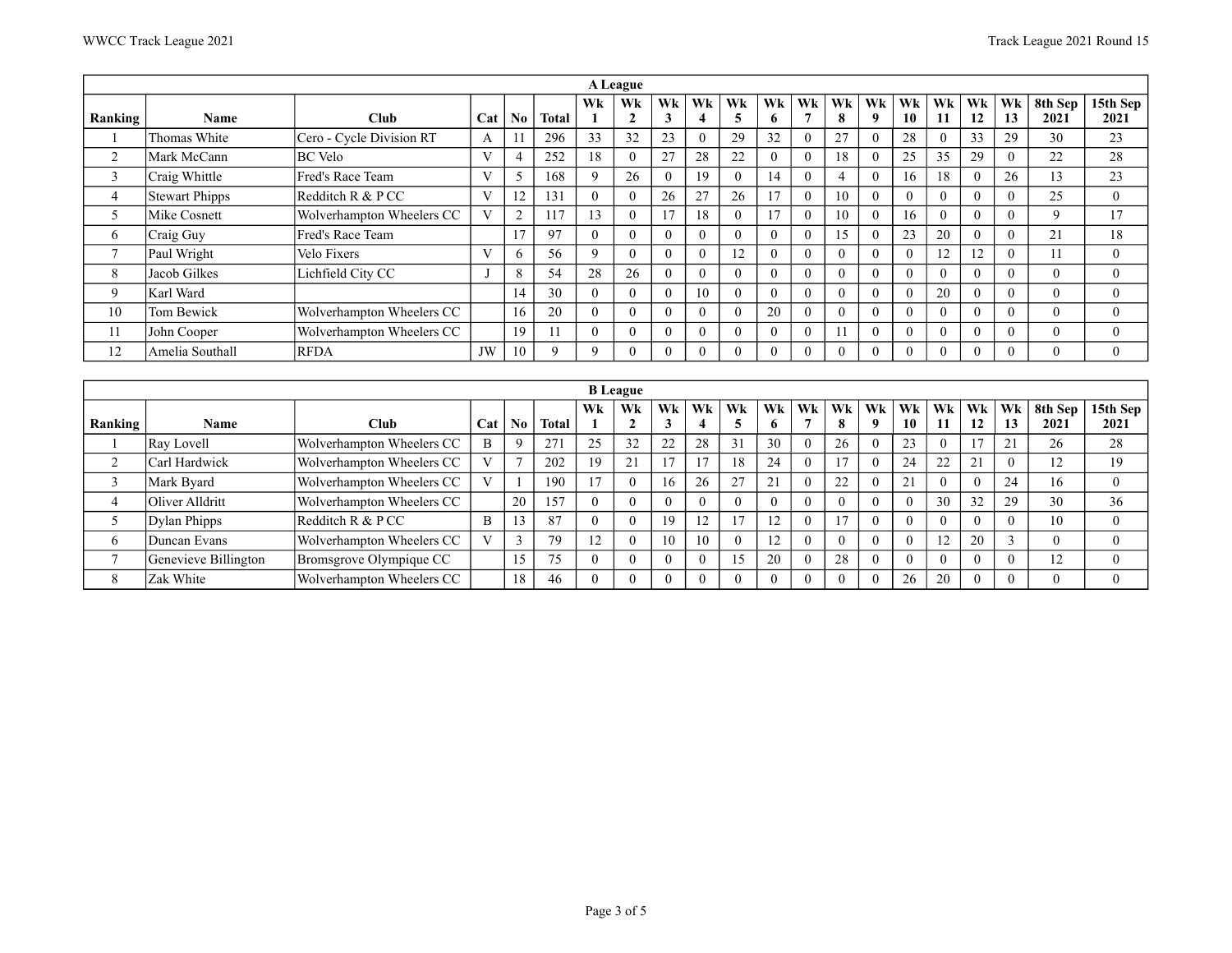| <b>Number</b>  | Name                  | <b>Team</b>               | Total          | <b>WK</b>      | <b>Wk</b>      | Wk.<br>3 | Wk.            | Wk.<br>5 | Wk<br>6        | $Wk+W$<br>7 | 8              |
|----------------|-----------------------|---------------------------|----------------|----------------|----------------|----------|----------------|----------|----------------|-------------|----------------|
| 11             | Thomas White          | Cero-Cycle Division RT    | 28             |                | 3              | 3        |                | 3        | 3              |             | 3              |
| 4              | Mark McCann           | BC Velo                   | 15             |                |                | 2        | $\overline{2}$ | 2        |                |             |                |
| 20             | Oliver Alldritt       | Wolverhampton Wheelers CC | 9              |                |                |          |                |          |                |             |                |
| 17             | Craig Guy             | Fred's Race Team          | 7              |                |                |          |                |          |                |             | $\overline{2}$ |
| 12             | <b>Stewart Phipps</b> | Redditch R&P CC           | 6              |                |                |          | 3              | ш        |                |             |                |
| 8              | Jacob Gilkes          | Lichfield City CC         | 4              | $\overline{2}$ | $\overline{2}$ |          |                |          |                |             |                |
| 9              | Ray Lovell            | Wolverhampton Wheelers CC | 4              |                |                |          |                |          |                |             |                |
| 6              | Paul Wright           | Velo Fixers               | 3              | 3              |                |          |                |          |                |             |                |
| 5              | Craig Whittle         | Wolverhampton Wheelers CC | 3              |                |                |          |                |          |                |             |                |
| 16             | Tom Bewick            | Wolverhampton Wheelers CC | $\overline{2}$ |                |                |          |                |          | $\overline{2}$ |             |                |
| $\mathfrak{D}$ | Mike Cosnett          | Wolverhampton Wheelers CC |                |                |                |          |                |          |                |             |                |
| 19             | John Cooper           | Wolverhampton Wheelers CC |                |                |                |          |                |          |                |             |                |
| 14             | Karl Ward             |                           |                |                |                |          |                |          |                |             |                |

## **Endurance League**

| mber           | Name            | Team                      | Total                | Wk | Wk<br>$\mathbf{2}$ | Wk<br>3 | Wk<br>4 | Wk<br>C.       | Wk<br>o        | Wk | Wk<br>8       | Wk<br>9 | Wk<br>10      | Wk<br>11 | Wk<br>12       | Wk<br>13  | Wk<br>14 | Wk<br>15 |
|----------------|-----------------|---------------------------|----------------------|----|--------------------|---------|---------|----------------|----------------|----|---------------|---------|---------------|----------|----------------|-----------|----------|----------|
| 11             | Thomas White    | Cero-Cycle Division RT    | 28                   |    |                    | 3       |         | 3              |                |    | $\sim$        |         | ◠             |          | 3              |           | $\sim$   |          |
| 4              | Mark McCann     | <b>BC</b> Velo            | 15                   |    |                    | 2       |         | $\overline{c}$ |                |    |               |         | $\mathcal{D}$ | $\sim$   |                |           | $\sim$   |          |
| 20             | Oliver Alldritt | Wolverhampton Wheelers CC | 9                    |    |                    |         |         |                |                |    |               |         |               |          | $\overline{2}$ |           | $\sim$   |          |
| 17             | Craig Guy       | Fred's Race Team          | $\mathbf{r}$         |    |                    |         |         |                |                |    | $\mathcal{L}$ |         |               | $\sim$   |                |           | 2        |          |
| 12             | Stewart Phipps  | Redditch R&P CC           | <sub>0</sub>         |    |                    |         |         |                |                |    |               |         |               |          |                |           |          |          |
| 8              | Jacob Gilkes    | Lichfield City CC         | 4                    |    | ◠                  |         |         |                |                |    |               |         |               |          |                |           |          |          |
| 9              | Ray Lovell      | Wolverhampton Wheelers CC | 4                    |    |                    |         |         |                |                |    |               |         |               |          |                |           | ◠        | 2        |
| 6              | Paul Wright     | Velo Fixers               | $\overline{ }$<br>C. |    |                    |         |         |                |                |    |               |         |               |          |                |           |          |          |
| 5              | Craig Whittle   | Wolverhampton Wheelers CC | $\rightarrow$<br>J.  |    |                    |         |         |                |                |    |               |         |               |          |                | $\bigcap$ |          |          |
| 16             | Tom Bewick      | Wolverhampton Wheelers CC | $\bigcap$<br>∠       |    |                    |         |         |                | $\overline{2}$ |    |               |         |               |          |                |           |          |          |
| $\overline{2}$ | Mike Cosnett    | Wolverhampton Wheelers CC |                      |    |                    |         |         |                |                |    |               |         |               |          |                |           |          |          |
| 19             | John Cooper     | Wolverhampton Wheelers CC |                      |    |                    |         |         |                |                |    |               |         |               |          |                |           |          |          |
| 14             | Karl Ward       |                           |                      |    |                    |         |         |                |                |    |               |         |               |          |                |           |          |          |

## **Sprinters League**

|        |                       |                         |                | Wk             | Wk | Wk             | Wk | Wk | Wk | Wk | W              |
|--------|-----------------------|-------------------------|----------------|----------------|----|----------------|----|----|----|----|----------------|
| Number | Name                  | <b>Team</b>             | Total          | 1              | 2  | 3              |    | 5  | 6  |    | 8              |
| 11     | Thomas White          | Cero-Cycle Division RT  | 22             | 3              | 3  |                |    | 2  | 3  |    |                |
| 12     | <b>Stewart Phipps</b> | Redditch R&P CC         | 16             |                |    | 3              | 2  | 3  | 3  |    | 3              |
| 4      | Mark McCann           | <b>BC</b> Velo          | 14             | $\overline{2}$ |    |                |    | 1  |    |    |                |
| 5      | Craig Whittle         | Wolverhampton Wheelers  | 10             |                |    |                | 3  |    |    |    |                |
| 17     | Craig Guy             | Fred's Race Team        | 6              |                |    |                |    |    |    |    | $\overline{2}$ |
| 13     | Dylan Phipps          | Redditch R&P CC         | 5              |                |    | $\overline{2}$ |    |    |    |    | $\overline{3}$ |
| 20     | Oliver Alldritt       | Wolverhampton Wheelers  | 4              |                |    |                |    |    |    |    |                |
| 7      | Carl Hardwick         | Wolverhampton Wheelers  | 3              |                | 2  |                |    |    |    |    |                |
| 2      | Mike Cosnett          | Wolverhampton Wheelers  | 3              |                |    |                |    |    | 2  |    |                |
| 15     | Genevieve Billington  | Bromsgrove Olympique CC | 3              |                |    |                |    |    |    |    | $\overline{2}$ |
| 18     | Zak White             | Wolverhampton Wheelers  | 3              |                |    |                |    |    |    |    |                |
| 16     | Tom Bewick            | Wolverhampton Wheelers  | $\overline{2}$ |                |    |                |    |    | 2  |    |                |
| 3      | Duncan Evans          | Wolverhampton Wheelers  | $\overline{2}$ |                |    |                |    |    |    |    |                |
|        | Mark Byard            | Wolverhampton Wheelers  | $\overline{c}$ |                |    |                |    |    |    |    |                |
| 9      | Ray Lovell            | Wolverhampton Wheelers  | $\overline{c}$ |                |    |                |    |    |    |    |                |

|                |                      |                         |                     | Wk     | <b>Wk</b>               | Wk             | Wk | Wk             | Wk             | Wk | Wk             | Wk | Wk        | Wk | Wk        | Wk | Wk             | Wk |
|----------------|----------------------|-------------------------|---------------------|--------|-------------------------|----------------|----|----------------|----------------|----|----------------|----|-----------|----|-----------|----|----------------|----|
| mber           | <b>Name</b>          | Team                    | <b>Total</b>        |        | ി                       | 3              |    | 5              | 6.             |    | 8              | 9  | 10        | 11 | 12        | 13 | 14             | 15 |
| 11             | Thomas White         | Cero-Cycle Division RT  | 22                  |        | $\sim$<br>$\rightarrow$ |                |    | $\overline{c}$ | $\sim$         |    |                |    |           |    | $\bigcap$ |    | 3              |    |
| 12             | Stewart Phipps       | Redditch R&P CC         | 16                  |        |                         | 3              | ി  | 3              | 3              |    | 3              |    |           |    |           |    | 2              |    |
| 4              | Mark McCann          | <b>BC</b> Velo          | 14                  | $\sim$ |                         |                |    |                |                |    |                |    | $\bigcap$ | 2  | 3         |    |                | 3  |
| 5              | Craig Whittle        | Wolverhampton Wheelers  | 10                  |        |                         |                | 3  |                |                |    |                |    |           |    |           | 2  |                | 3  |
| 17             | Craig Guy            | Fred's Race Team        | 6                   |        |                         |                |    |                |                |    | $\overline{2}$ |    | 3         |    |           |    |                |    |
| 13             | <b>Dylan Phipps</b>  | Redditch R&P CC         |                     |        |                         | $\overline{2}$ |    |                |                |    | 3              |    |           |    |           |    |                |    |
| 20             | Oliver Alldritt      | Wolverhampton Wheelers  | 4                   |        |                         |                |    |                |                |    |                |    |           |    |           |    | 3              |    |
| 7              | Carl Hardwick        | Wolverhampton Wheelers  | 3                   |        | $\overline{2}$          |                |    |                |                |    |                |    |           |    |           |    |                |    |
| $\overline{c}$ | Mike Cosnett         | Wolverhampton Wheelers  | $\rightarrow$<br>J. |        |                         |                |    |                | $\overline{2}$ |    |                |    |           |    |           |    |                |    |
| 15             | Genevieve Billington | Bromsgrove Olympique CC | $\rightarrow$<br>J. |        |                         |                |    |                |                |    | $\overline{2}$ |    |           |    |           |    |                |    |
| 18             | Zak White            | Wolverhampton Wheelers  | 3                   |        |                         |                |    |                |                |    |                |    |           | 3  |           |    |                |    |
| 16             | Tom Bewick           | Wolverhampton Wheelers  | 2                   |        |                         |                |    |                | $\overline{2}$ |    |                |    |           |    |           |    |                |    |
| 3              | Duncan Evans         | Wolverhampton Wheelers  | 2                   |        |                         |                |    |                |                |    |                |    |           |    |           |    |                |    |
| 1              | Mark Byard           | Wolverhampton Wheelers  | 2                   |        |                         |                |    |                |                |    |                |    |           |    |           |    |                |    |
| 9              | Ray Lovell           | Wolverhampton Wheelers  | ◠                   |        |                         |                |    |                |                |    |                |    |           |    |           |    | $\overline{2}$ |    |